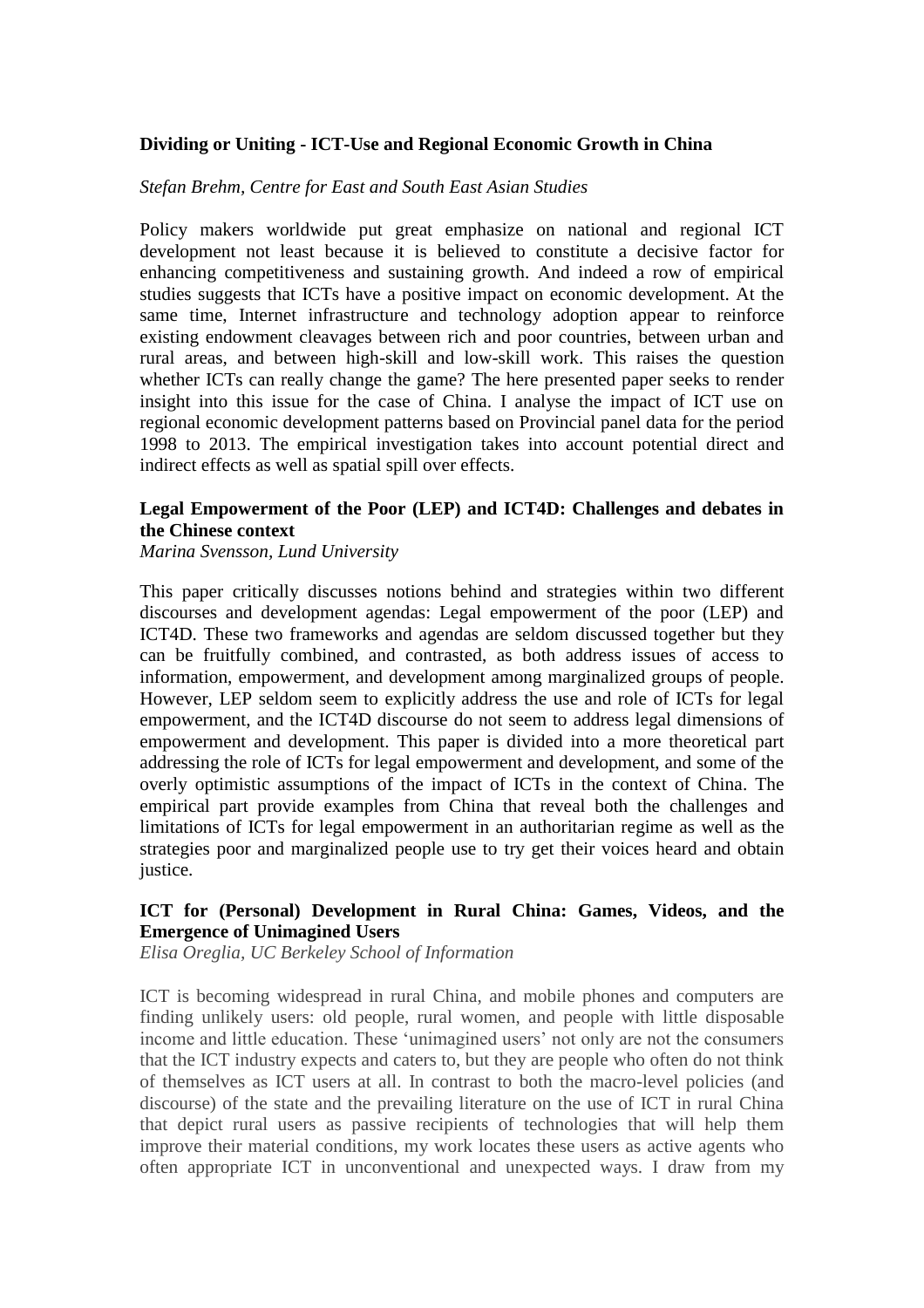ethnographic findings in three villages in rural Hebei and Shandong to illustrate the emergence of such unimagined users, and to show how their use of mobile phones and computers—albeit dependent on intermediaries such as migrant workers and younger people—allows them to participate from the margins in China's rapid modernization.

### **Satellite antenna in a Chinese village**

*Sun Wusan, CASS*

TV in China is not only about entertainment, but politics and ideology. The TV satellite antennas are spread all over China, both in rich suburbs and remote and poor mountains in the countryside. These TV satellite antenna are different in size and format, apparently not from a single producer, which should be a state owned producer. The situation differs from the Chinese government wishes, which is TV satellite antenna should be strictly supervised by government.

The differences of TV satellite antenna shows at least two things: one is an effort of government to keep ideological control and satisfy the demand for entertainment in rural areas, the second is that economic interests is so powerful in practice, so that an interest conflict between central and local governmental TV agency leave a gap for an illegal private TV satellite antenna industry to develop, regardless of the political and ideology emphasized by the Party.

# **Transforming Healthcare Systems through ICT Innovation: Exploring the Potential and Barriers to Resident Health Card Project in Rural China**

*Jiang Qiaolei, Dalian University of Technology*

The transforming health systems with ICT penetration has become a vital issue globally. Although some studies have been done in developing countries, they are far from enough. As a country with the largest number of Internet users and more than half of the population living in rural areas, China provides an interesting context to study ICT implementation within healthcare systems. This study is among the first to examine and evaluate the implementation of the Chinese Ministry of Health's newly launched Resident Health Card (RHC) project in rural China. The RHC program aims to improve the efficiency of medical services by electronically linking individual health records, hospitals, public health institutions and insurance operators. Individuals will be able to access their personal medical records with their ID via the Internet. Currently implemented in some experimental communities, the RHC program will eventually enrol residents throughout the entire country. This study focuses on researching the potential of ICTs, in this case a specific program, to improve healthcare delivery within a specific socio-cultural context. This study will pay special attention to the enrolment of people in rural area, who are more likely to suffer from health disparities in China. Guided by the theoretical framework of the ICT for healthcare development (ICT4H) model, the study will try to find out: 1) What are the benefits of ICT usage in the healthcare context, specifically opportunity production, capabilities enhancement, social enabling and knowledge generation? 2) What are the inter-related constraints to ICT usage in the healthcare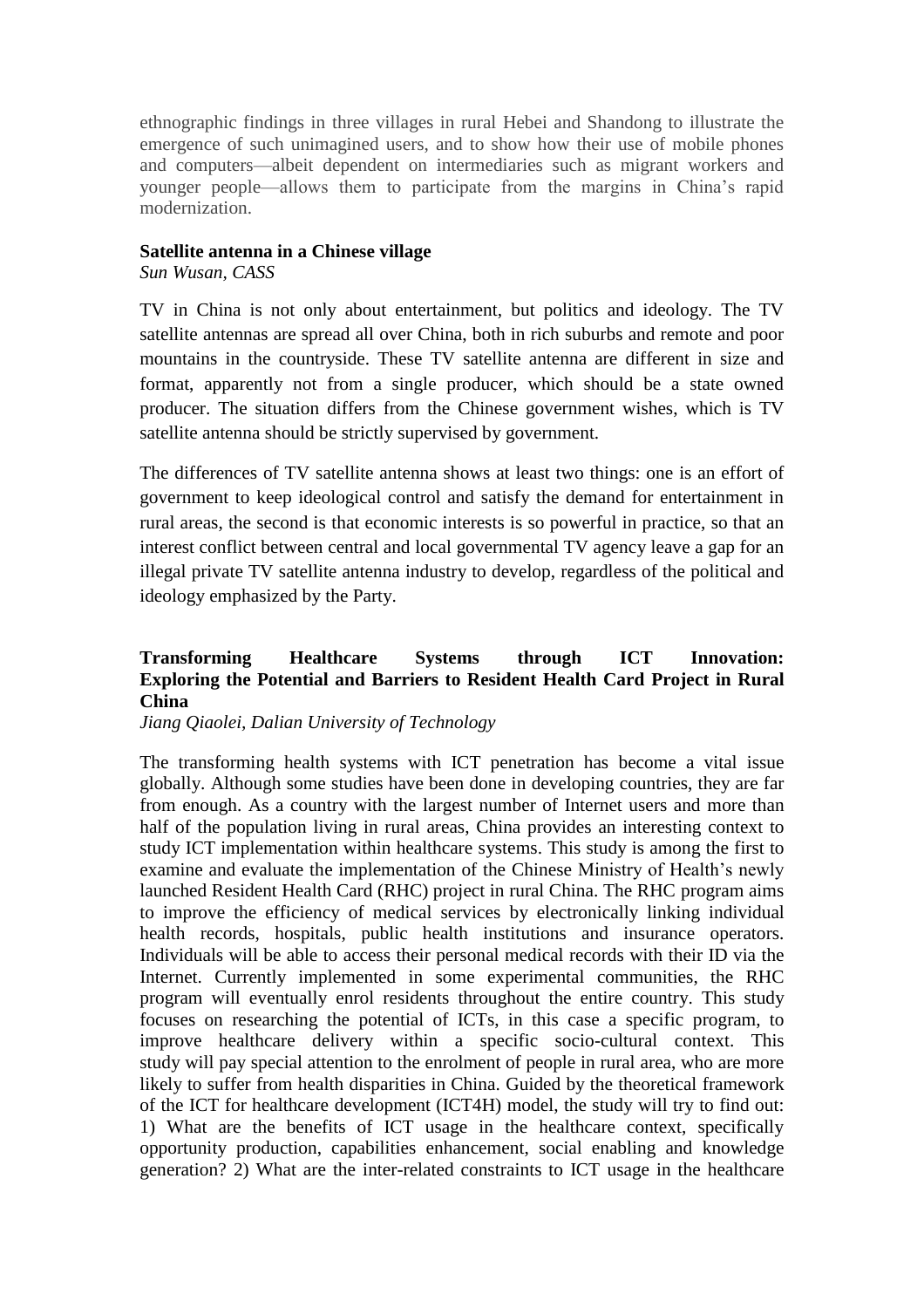context, specifically infrastructural, economic, technological, and socio-cultural factors? 3) What are the key factors, benefits and barriers that contribute to, or detract from, healthcare system outcomes and health impacts? To collect pilot data evaluating the implementation of RHC project, the study will adopt multiple research methods, including observation, in-depth interviews, and a longitudinal quantitative survey. This study will provide recommendations for the domains of policy and practice, as well as provide theoretical guidelines for future studies.

# **Change Makers and New Media Technology: Introducing NGO2.0 and A Civic Hackathon Model**

### *Jing Wang, MIT*

This paper starts with the introduction of NGO2.0, a civic media technology project launched in China in 2009, demonstrates two of its participatory programs (e.g., a crowdsourced philanthropy map and a field guide to software for NGOs), and ends with the description of NGO2.0's newly developed civic hackathon model that mobilized local NGOs and local hackers' communities to practice collaborative design together. A prototype developed by hackathon participants is illustrated to show how web 2.0 and social networking tools are changing the ways in which NGOs mobilize support and empower themselves and the communities they serve.

# **NGOs' Communication and Social Changes in China: Action-oriented Media, Interactive Capacity Building between NGOs and Academics, and Emancipatory Use of ICT from Below**

*Bu Wei, CASS*

I have written this paper with two identities – as a professor and as a social activist from workers' and women's NGOs. Based on experiences working with NGOs together about 20 years, I will argue the conceptual crisis on media from NGOs' perspectives, and suggest the concept "action-oriented media", which are as oppositional as well as strong constructive force for social justice. According as this concept, I will describe and discuss (1) the emerging opportunities and challenges for NGOs' alternative voices; (2) emancipatory use of media from Below; (3) interactive capacity building between NGOs and the academics; and (4) the roles of NGOs communication in social change.

# **Borrowing stage to perform: How Chinese migrant workers participate in the media representation of themselves?**

#### *Wan Xiaoguang, CASS*

Most existing research of migrant workers' representation in mass media rarely shed light on their role as social change agent. In this case, migrant workers' voices could hardly be heard, their actions could hardly be concerned, and their efforts of changing the mass media could hardly be noticed. Drawing on three different cases, this paper focuses on how migrant workers participate in the media representation and make them heard by the public. These cases varied in action objectives and action levels. The study indicates that different action strategies and media tools, including ICTs, were employed in migrant workers' participation to influence media representation. And their action could increase the visibility of migrant workers' issues in mass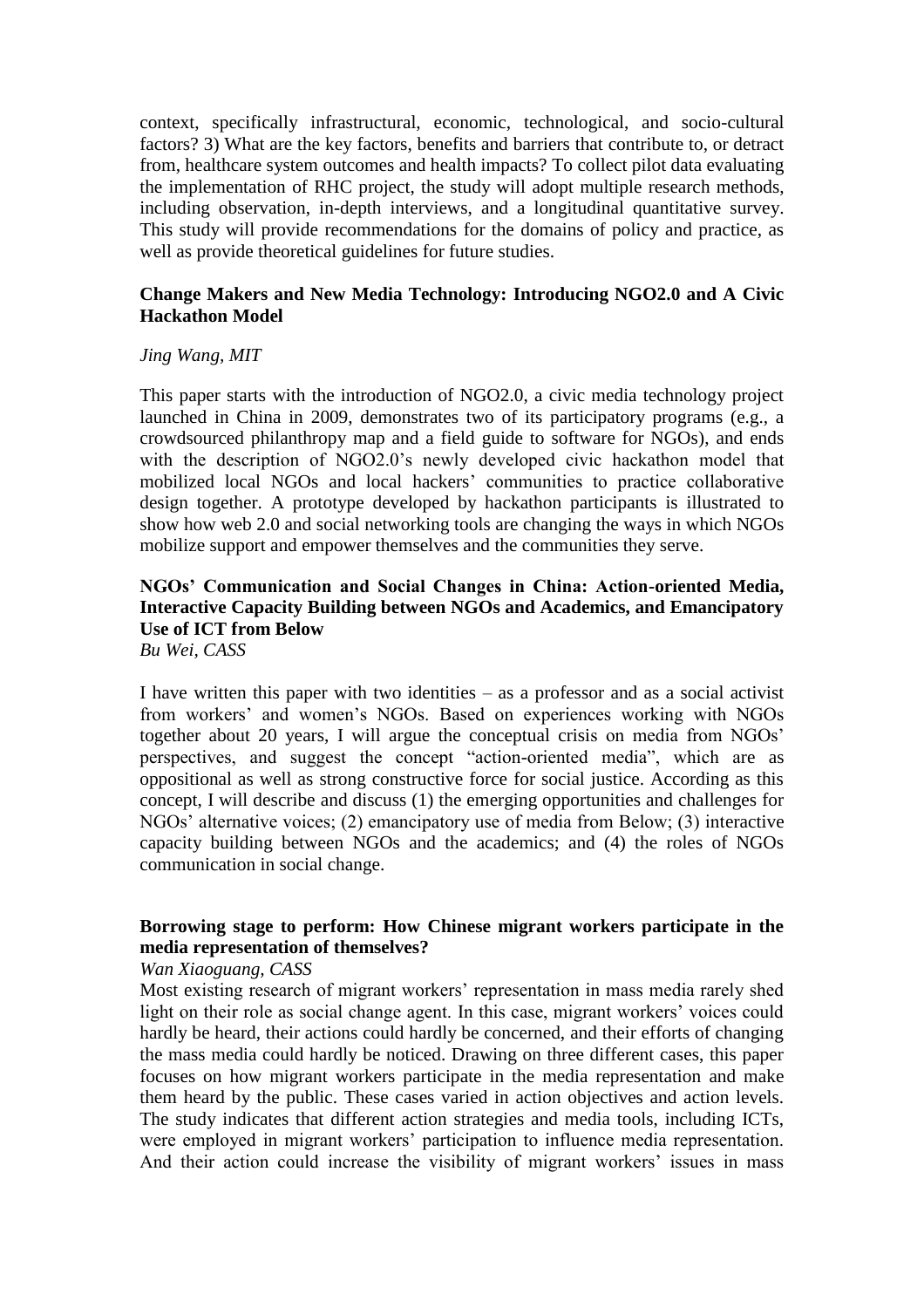media, change the frames of mass media to some extent, and create a friendly public space for their rights protection and positive social change.

# **Grassroots NGOs for migrant workers in China: a New Working--**‐ **Class Translocal Cultural Space linked by ICTs?**

### *Hongzhe WANG, The Chinese University of Hong Kong*

Cultural formation among varies worker groups via ICTs paves the way for a new power of working--‐ class identity and consciousness in the theoretical framework of working--- class network society in China (Qiu, 2010). This paper tries to inquire the relationship between workers' local materialized cultural activities and the translocal networks based on them, by a case study on a migrant workers NGO (小小草工友文 化家园,grassroots workers culture home) in Shenzhen industry zone, south China, with a focus on its cultural and arts activities. Specifically, I want to ask: who are the actors of the group? What are the materialized characters of its spatial form and structure in the industry zone? What are the invisible networks linked by this visible physical node, with what borders crossed? How are the cultural actions linked, with what outputs? And finally what are the conditions these cultural expressions and practices created for the formation of a new working--- class cultural space, while also with what restrictions?

### **The Consumer and User as the Subjective: The New Generation of Peasant-Workers and ICTs**

# *Guo, Yuhua Department of Sociology, Beijing Tsinghua University*

Among many investigations and researches in regard to application and consumption of ICTs, users and consumers are often considered as the target or objective of these researches; especially the peasants and peasant workers from the lower of the society are usually considered as more passive objectivity, they have to make some necessary choices under various conditions of the structured restriction. Although the structural condition, which includes institutional arrangement, social status, social relationship and consuming capacity etc, are the important factors that restrict the behavior of people, it still cannot be ignored the subjective role that people plays in the daily life. *Subjectivity* in this research indicates that when the Chinese young peasant-workers, who's the weak group in the social transformation and been facing various structural limitation, are not always like puppetry, who negatively make some choices that have no choice but too because of these external impacts. In their social practice, these peasant-workers have various kinds of initiative, even creative expressions and actions that resist the living pressure. They will try to apply those very limited resources and all the opportunities to approach their goal in spite of all the restriction. For this reason, it will be necessary to explore the possibilities and the puzzle of diminishing social gap by ICTs. This research will focus on three aspects: practical effect of ICTs for the new generation of peasant-workers; the cultural expression of their Living condition and desire; and how they use various ICTs in the process of organized resistance. Obviously, as soon as young peasant-workers get familiar with new media or ICTs, they must apply it to their struggles for their legal or civil rights, while ICTs help to widen opportunity space for growth of subjectivity of the working class that come into being.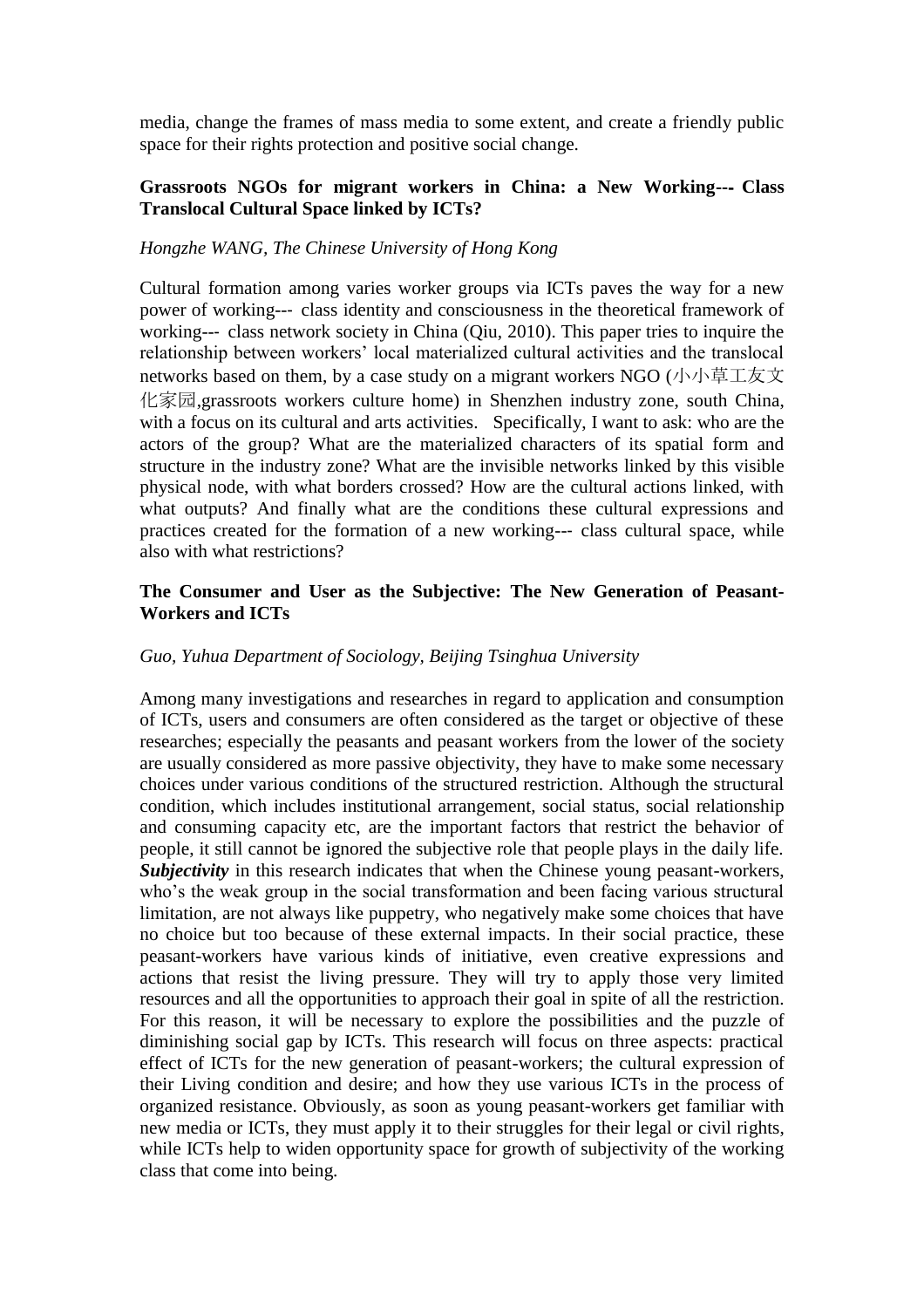# **Grassroots Media, New Media, and the Complicated Terrain of Media Empowerment for Domestic Workers in Beijing**

#### *Cara Wallis, Texas A & M University*

This paper discusses the media use and potential media empowerment of domestic workers in Beijing. Among China's migrant labor population, domestic workers are often considered the most marginalized – economically, socially, and technologically. In some ways, this marginalization extends to academic scholarship as well. Although research has focused on the life struggles and media representation of domestic workers (Sun, 2009; Yan, 2008), their production of their own media – via community theater – and their use of social media have remained largely invisible. However, several NGOs in Beijing have organized activities for domestic workers to tell their stories, perform drama, and thereby potentially gain a voice in society. At the same time, more and more middle-aged domestic workers are using social networking sites and mobile applications, particularly Qzone and WeChat, for sociality, information seeking, and to express their outlook on life. This paper discusses the linkages, disjunctures, and contradictions between the grassroots media and social media usage of a group of middle-aged female domestic workers in Beijing. Through analyzing these women's goals and motivations for their different types of media involvement, this paper seeks to further our understanding of the complicated terrain of voice and media empowerment in China.

### **ICT for Rural Education in Chinese Setting: Case Studies**

| Wang | Ying,                        | Institute | Distance | Education |
|------|------------------------------|-----------|----------|-----------|
|      | The Open University of China |           |          |           |

Offering adult education programs to enhance farmers' qualities is an integral component of China's lifelong education system as well as an important approach to solving acute problems existing in rural areas and developing rural economy. Drawing on three long- duration, wide coverage, and ICT- supported projects, "Modern Distance Education Program for Rural Party Cadres", "National Science and Technology Training Program for Farmers in the New Era", and "One Village, One College Student" Programs, the paper reports on the program backgrounds, program sponsors, partnerships, and ICT application with the aim of summing up 'best practice' in ICT of rural education for farmers. Research findings show that supported by ICT, a variety of courses of different levels are available and that ICT plays multiple roles in these programs, including information networks construction, learning resources development and transmission, and learning tools. ICT itself can be the subject matter as well as serve as a gateway to marketing agricultural produces. Paper also show that ICT for rural education in Chinese setting are made great efforts to define objectives that take into consideration the socio- economic context of the target area, understand rural challenges and specific needs, choose ICT in accordance with user's social reality, and develop strategies and activities for training.

### **Bridging the Digital Gap in China Education: Policies, Measures and Practice**